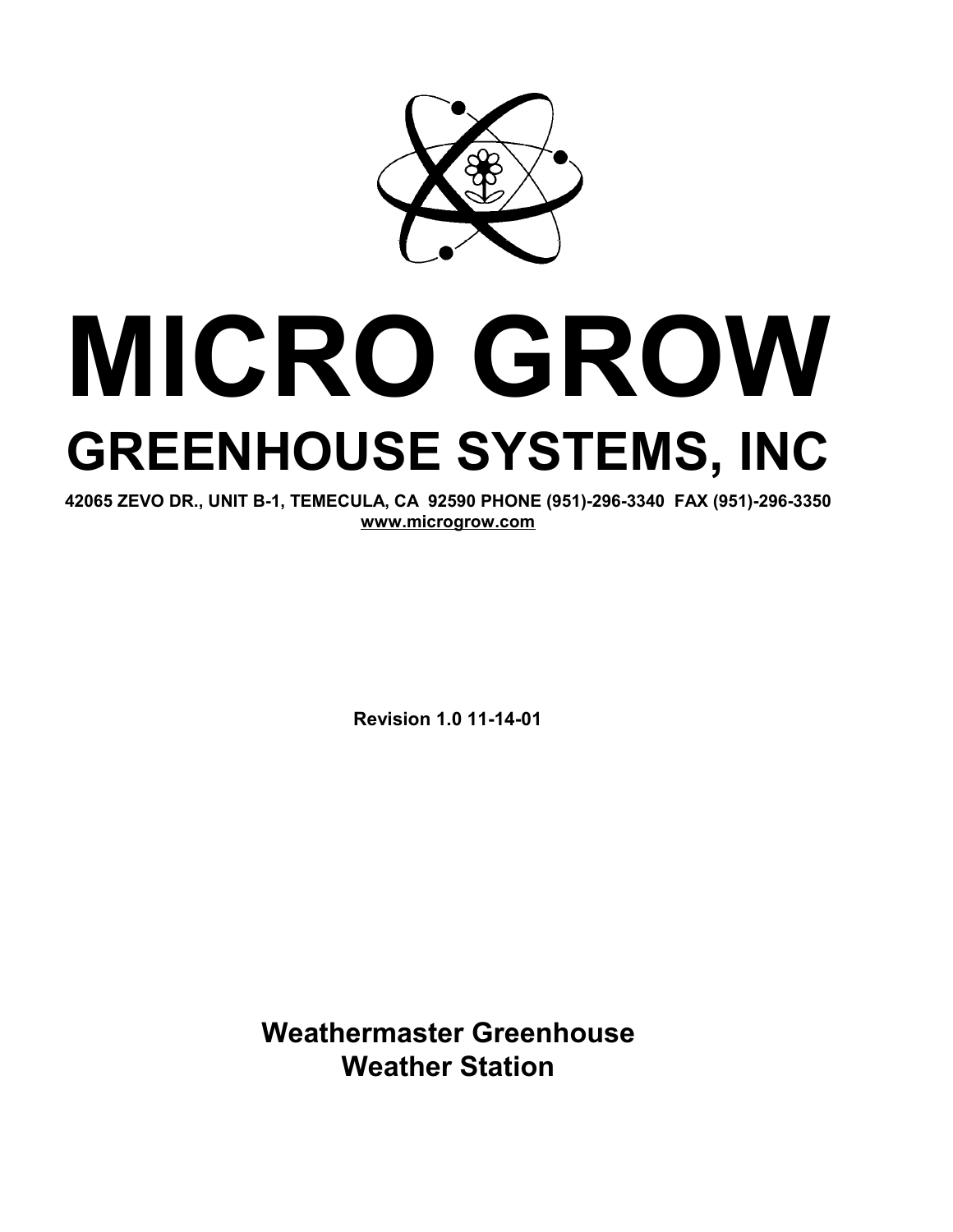# **INSTALLATION PROCEDURES WEATHERMASTER SERIES OF CONTROLLERS**

#### **PANEL MOUNTING**

Mount the control panel in an accessible location. Make sure that the location is free of vibration and in close proximity to the devices being controlled. Always consider voltage drop of electrical current when locating the control panel. Securely mount the panel.

#### **SWITCHING CONTACTORS AND RELAYS**

The control panel will operate the greenhouse equipment via load contactors and load relays**. ALL RELAYS AND LOAD CONTACTORS USED MUST HAVE A SURGE SUPPRESSOR INSTALLED ACROSS THE COIL OF THE RELAY OR LOAD CONTACTOR**. These surge suppressors are readily available from Micro Grow Greenhouse Systems, Inc. All load contactors and relays are also readily available from Micro Grow Greenhouse Systems, Inc. To decide which to use, follow this guide:

**LOAD CONTACTORS**: Exhaust fans, pad pumps, horizontal air flow fans, heating pumps, fan jets, large heaters, crop lighting, and all other larger electrical loads over 1/6 H.P.

**LOAD RELAYS:** Signal switching such as the small control lines for gas fired heaters, control lines for vent and shade system controls, small loads such as motorized shutters, other loads up to 1/6 H.P.

**CUSTOM CONTACTOR AND RELAY PANEL AVAILABLE** A custom built load contactor and load relay panel is available from Micro Grow Greenhouse Systems, Inc. This panel will contain all of the required switching apparatus for your project, as well as a correctly sized machine tool transformer. Contact Micro Grow Greenhouse Systems, Inc. for pricing and availability.

#### **TRANSFORMERS**

A 24 VAC transformer will power the control panel. It is most important to use a MACHINE TOOL TYPE. A Machine Tool Transformer is a heavy-duty variety that will allow for high inrush currents that are associated with the use of load contactors and relays. Micro Grow Greenhouse Systems, Inc. stocks these types of transformers. Use no smaller than a 50 VA Machine Tool Transformer. For a system that has more than three load contactors connected, use a 100 VA Machine Tool Transformer.

# **ELECTRICAL CIRCUITS**

The electrical circuit that feeds the machine tool transformer must have no other loads connected to it. This will prevent damaging surges from other related electrical devices. Follow all local and national codes in the connection of all of the greenhouse equipment. Always allow for voltage drop conditions. Always consider that the greenhouse is a wet environment. Always follow the code rulings for disconnect switches and overcurrent devices on greenhouse equipment. USE A QUALIFIED AND LICENSED ELECTRICIAN AT ALL TIMES.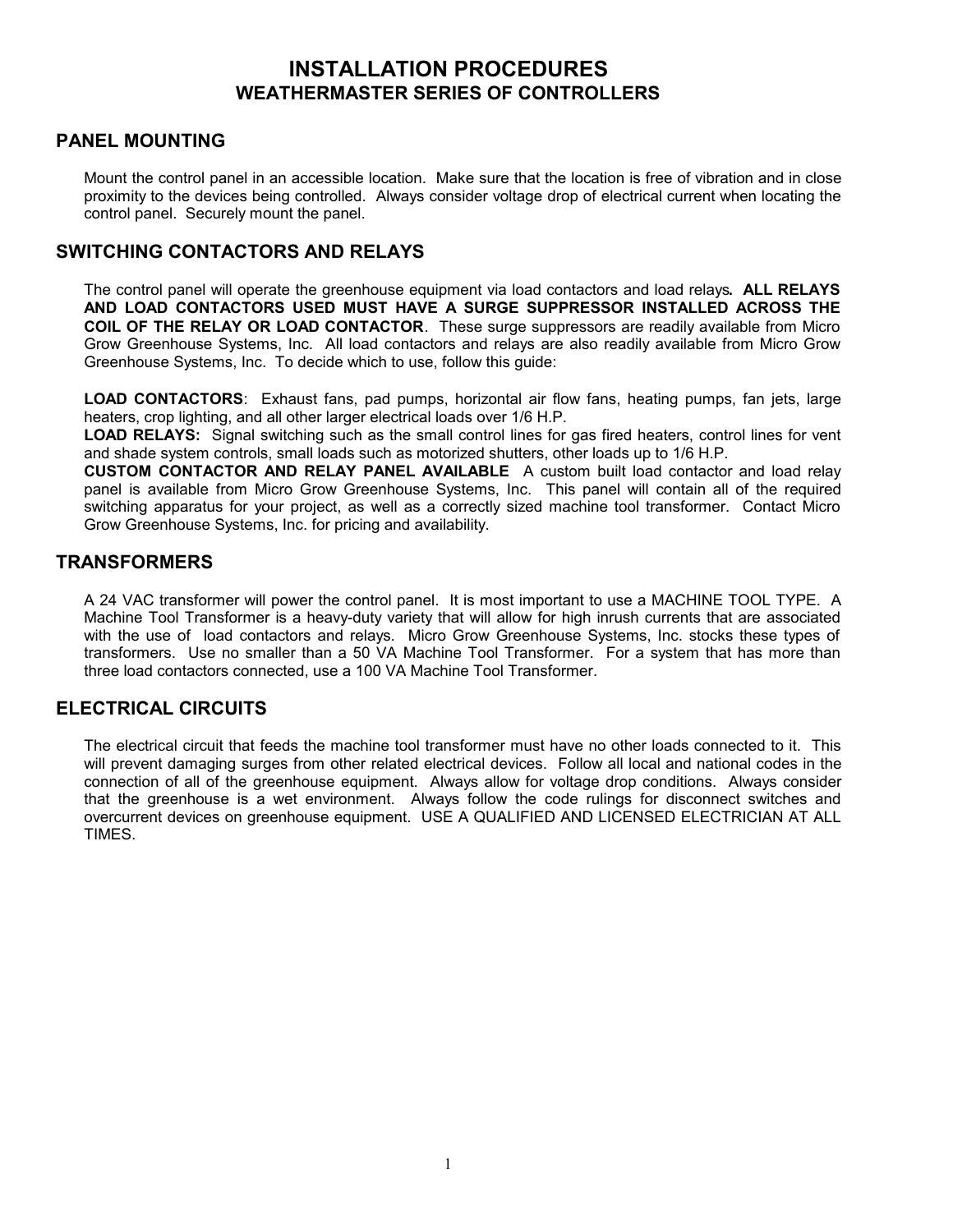#### **WIRING METHODS**

Always use stranded wire when connecting cables or conductors to the actual circuit board of the control panel. This will allow flexibility. Use no smaller than #18 gauge stranded wire for all outputs. Use no smaller than the recommended wire size of stranded cable for inputs, generally #22 gauge.

**SENSOR CONDUCTORS:** Route sensor conductors separately from control conductors. This is very important so as to reduce electrical interference. Never route sensor conductors in conduits used for other voltages. This is in violation of the electrical code and will cause dangerous interference to the control system. Always locate the actual sensor in the center of the range that is being controlled for accurate readings. Do not allow the sensor to come in contact with any greenhouse structure member such as a post that would give off any radiated heat and cause a false temperature reading. Do not locate the sensor where a particular piece of equipment would cause false readings, such as a heater blowing directly on the sensor. Mount all wind/rain sensor is a clear area, free of any wind obstructions.

**CONTROL CONDUCTORS:** Route all control conductors separately from sensor conductors. This is very important so as to reduce electrical interference. Control conductors maybe routed in conduits that contain other power system wiring only if the insulation material on the conductors is the same as the power system wiring. Consult the national electrical code or local codes if in doubt about the insulation ratings of the wire in use. Remember, always use a qualified and licensed electrician.

#### **SYSTEM TESTING**

It is always important to completely and fully test the electrical system by energizing circuits and verifying equipment operations before automatically operating the equipment from the control panel. This would include setting all of the vent and shade limit switches at the individual control panels.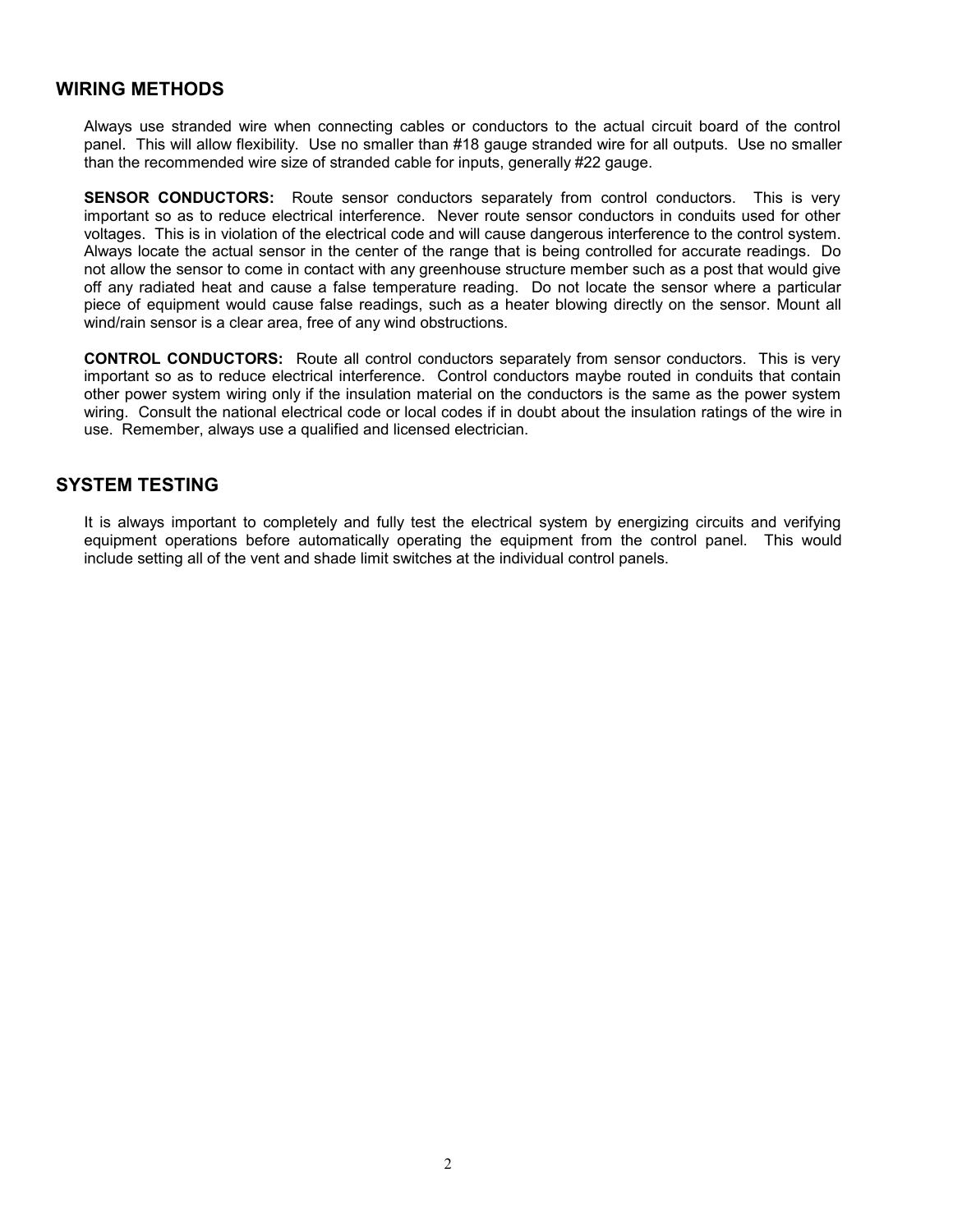# **WEATHERMASTER OPERATION AND PROGRAMMING INSTRUCTIONS**

## **PROGRAMMING LIGHTS**

**RUN**-Indicates that the system is in the running mode.

**SET PROGRAM-Set the clock, system identifications.** 

**SET REPORTS-**This will enable the REPORT feature of the Weathermaster.

**CALIBRATE-**This will put the Weathermaster in the calibration mode.

**SET WIND-**Set the criteria for wind outputs here.

**SET RAIN-Set the criteria for rain output here.** 

**SET TEMPERATURE-**Set the criteria for the temperature output here.

#### **PROGRAMMING SWITCHES**

There are three main programming switches located on the Weathermaster front panel. These are:

#### **RUN-SET SWITCH**

RUN-Puts the control in the RUN mode. SET-Puts the control in the SET mode in order to set all functions as outlined on the programming lights.

#### **PRIOR-NEXT SWITCH**

PRIOR-Advances to the prior item in the menu. NEXT-Advances to the next item in the menu.

#### **VALUE UP-VALUE DOWN SWITCH**

VALUE UP-Increases the value in the display. VALUE DOWN-Decreases the value in the display. (The VALUE switch is also used to toggle between selected item choices available)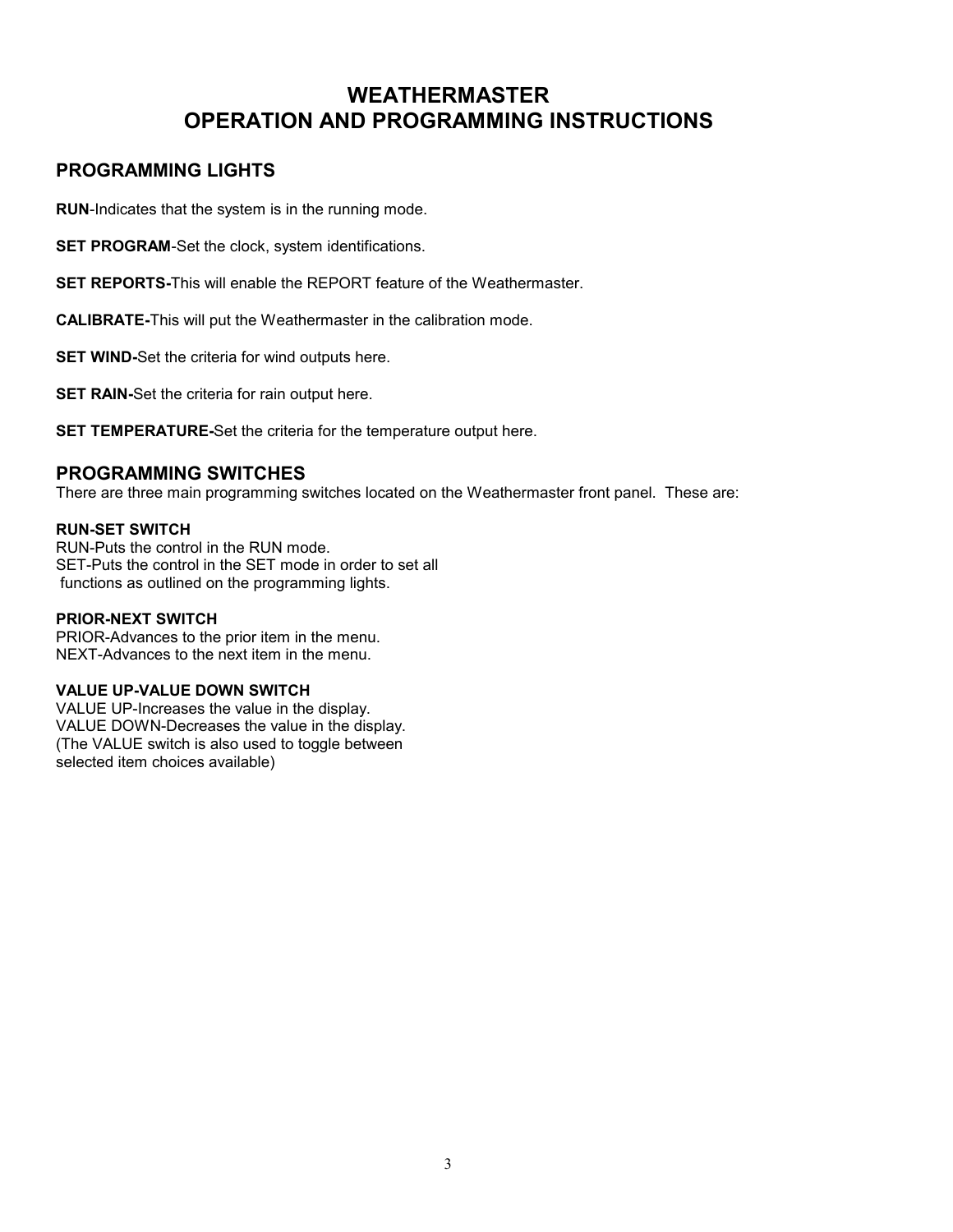# **SET SYSTEM**

The **SET PROGRAM** mode is used to set the system clock and date, the setpoint to turn on the temperature output, and to set the custom identification that will appear on the display during the run mode. Finally, the remote ID code for use with the GROWLINK PC communications program is set here.

1. Enter the **SET SYSTEM** mode.

2. Use the **PRIOR-NEXT** switch to advance to the desired item to set.

3. Use the **VALUE** switch to increase or decrease the display reading. Also use this switch to toggle between desired choices that the system has internally provided.

#### **Set Clk (12:00) PM Mon 01/ 02/ 94**

Set the correct time and date.

#### **Custom System ID (OFF)**

By changing this to **PROGRAM**, you may enter a custom ID that will appear on the screen when the system is running. This may include the name of the range, or other information. If **PROGRAM** is selected, then use the **VALUE** switch to select the desired alphanumeric information, and the **PRIOR/NEXT** switch to advance to the next digit. A blank space may also be selected if desired.

# **Remote ID Code:**

**(0)** 

Used in setting the ID code for the optional GROWLINK PC program available for the WEATHERMASTER system.

# **Temperature**

# **Setpoint = (60)**

Set the desired value for the flashing segment.

## **RUN REPORTS**

The **RUN REPORTS** mode allows the grower to run selected reports on the sensor history.

1. Enter the **RUN REPORTS** mode.

2. Use the **PRIOR-NEXT** switch to advance to the desired report.

3. Continue to use the **PRIOR-NEXT** switch to advance and view reports.

# **Display Report (Outside)**

Select the desired report for display.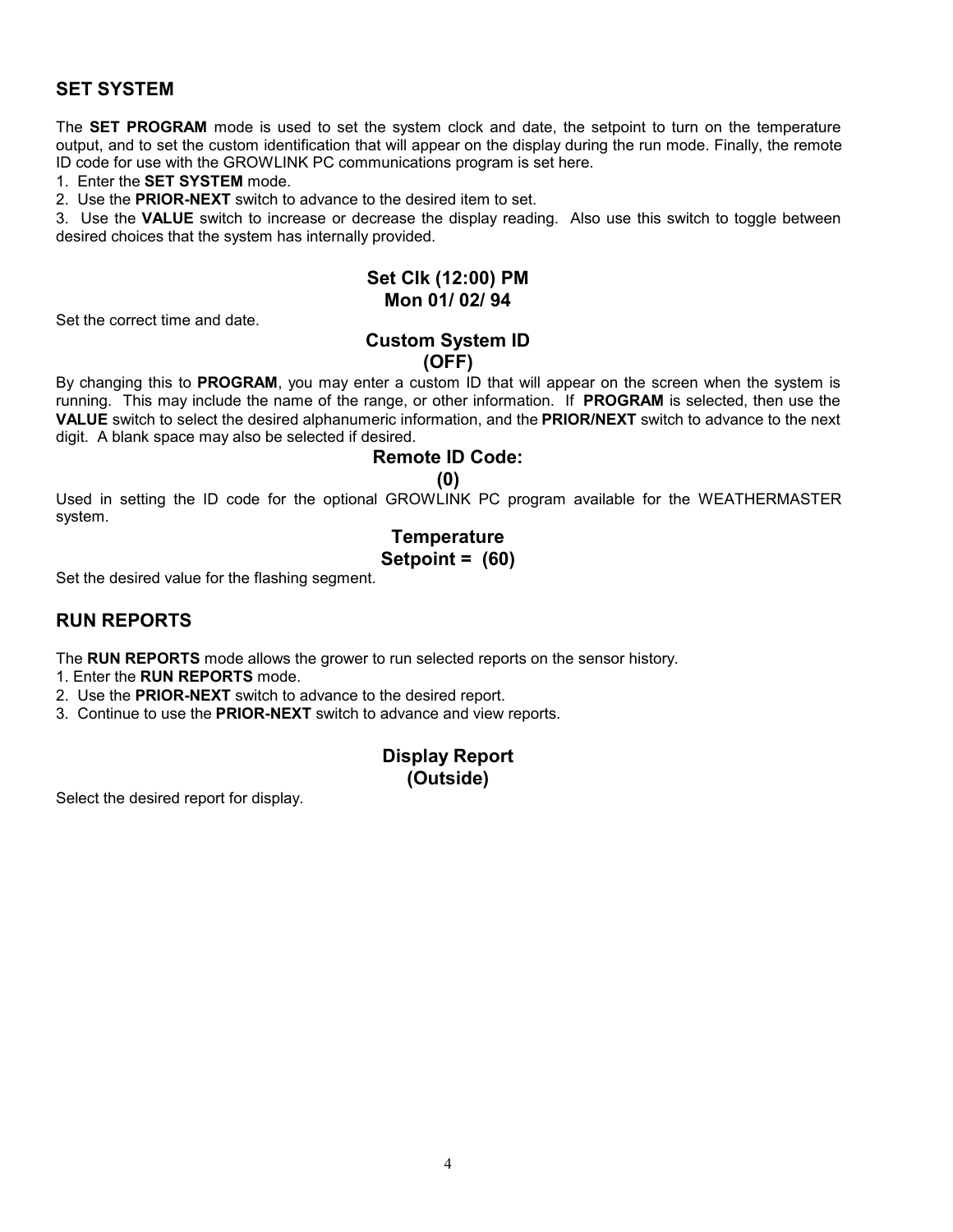# **CALIBRATE**

The **CALIBRATE** mode is used in order to calibrate all of the sensor readings.

- 1. Enter the **CALIBRATE** mode.
- 2. Use the **PRIOR-NEXT** switch to advance to the desired item to calibrate.
- 3. Use the **VALUE** switch to increase or decrease the display reading.

## **Calibrate: Air Temp (80)o F**

Set the desired value. The calibration procedure should be done with a reliable thermometer, out of direct solar influence when calibrating temperatures. Set desired value for the flashing segment.

#### **SET RAIN**

The **SET RAIN** mode will be used to set the desired sensitivity of the rain sensor.

- 1. Enter the **SET RAIN** mode.
- 2. Use the **PRIOR-NEXT** switch to advance to the desired item to set.
- 3. Use the **VALUE** switch to toggle between desired choices that the system has internally provided.

# **Rain Sensitivity**

**(Medium)** 

Set the desired sensitivity of the rain sensor.

#### **SET WIND**

The **SET WIND** mode will be used to set the desired wind setpoint and direction to active the wind output. heating stage temperature separations and differentials. The internal time delays that will prevent rapid cycling are also set here.

1. Enter the **SET WIND** mode.

2. Use the **PRIOR-NEXT** switch to advance to the desired item to set.

3. Use the **VALUE** switch to toggle between desired choices that the system has internally provided.

# **Wnd1 (20) MPH N NE**

#### **E SE S SW W NW**

Set the desired wind speed and direction that the output will activate on.

# **Wind 1 On Delay**

#### **(2 Sec.)**

Set the desired time delay here. The time delay will be active on energizing the output.

# **Wind 1 Off Delay**

**(1 Min)** 

Set the desired time delay here. The time delay will be active on de-energizing the output.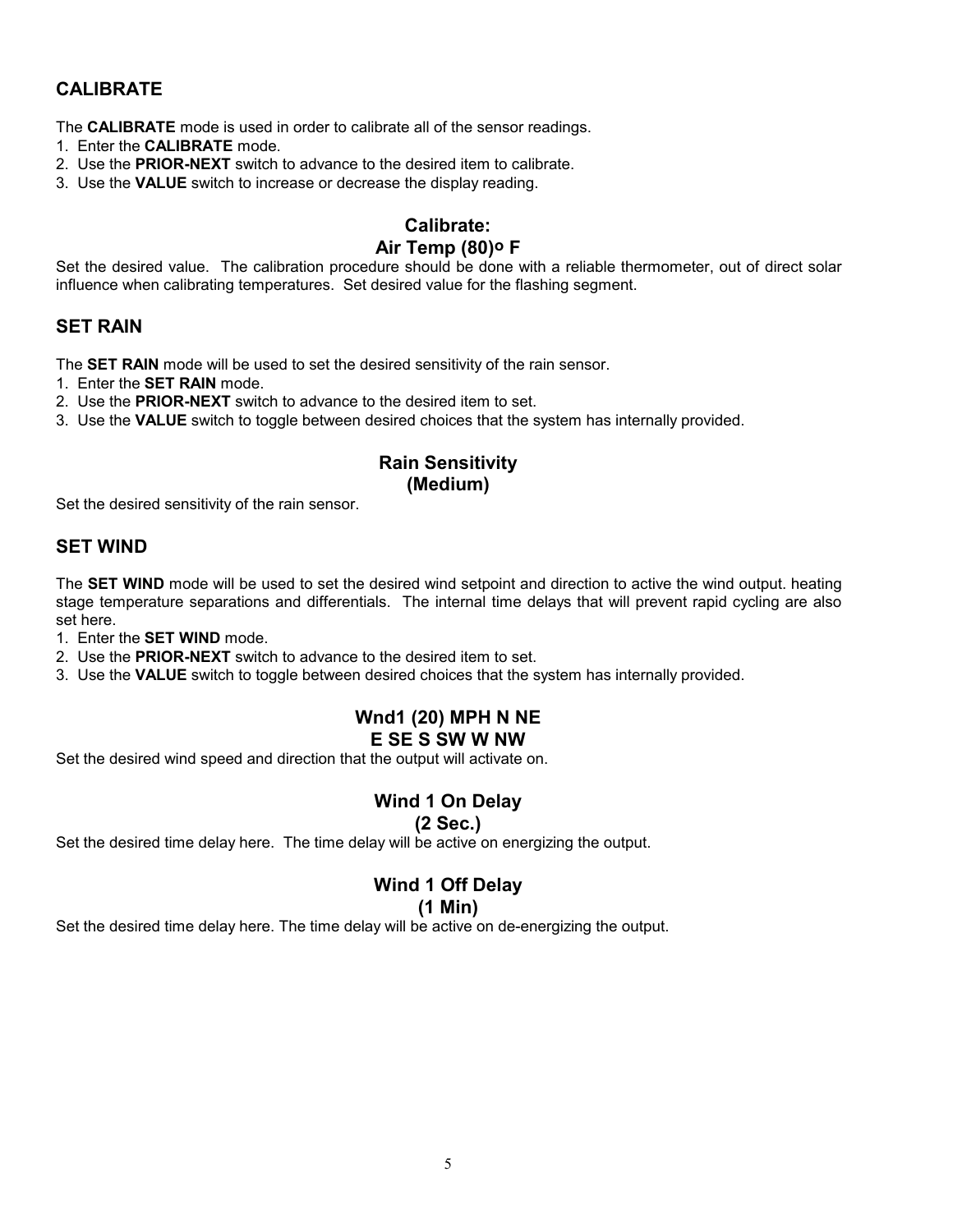# **SET TEMPERATURE**

The **SET TEMPERATURE** mode will be used to set the desired outdoor temperature differentials. The internal time delays that will prevent rapid cycling are also set here.

- 1. Enter the **SET TEMPERATURE** mode.
- 2. Use the **PRIOR-NEXT** switch to advance to the desired item to set.
- 3. Use the **VALUE** switch to toggle between desired choices that the system has internally provided.

# **Temperature Differential (2)<sup>o</sup>**

Set the desired differential of the outdoor temperature stage here. The differential is the amount of temperature increase that the sensor must see before turning off a temperature stage.

# **Temperature Timing (2 Sec.)**

Set the desired time delay here. The time delay will be active on both energizing and de-energizing stages.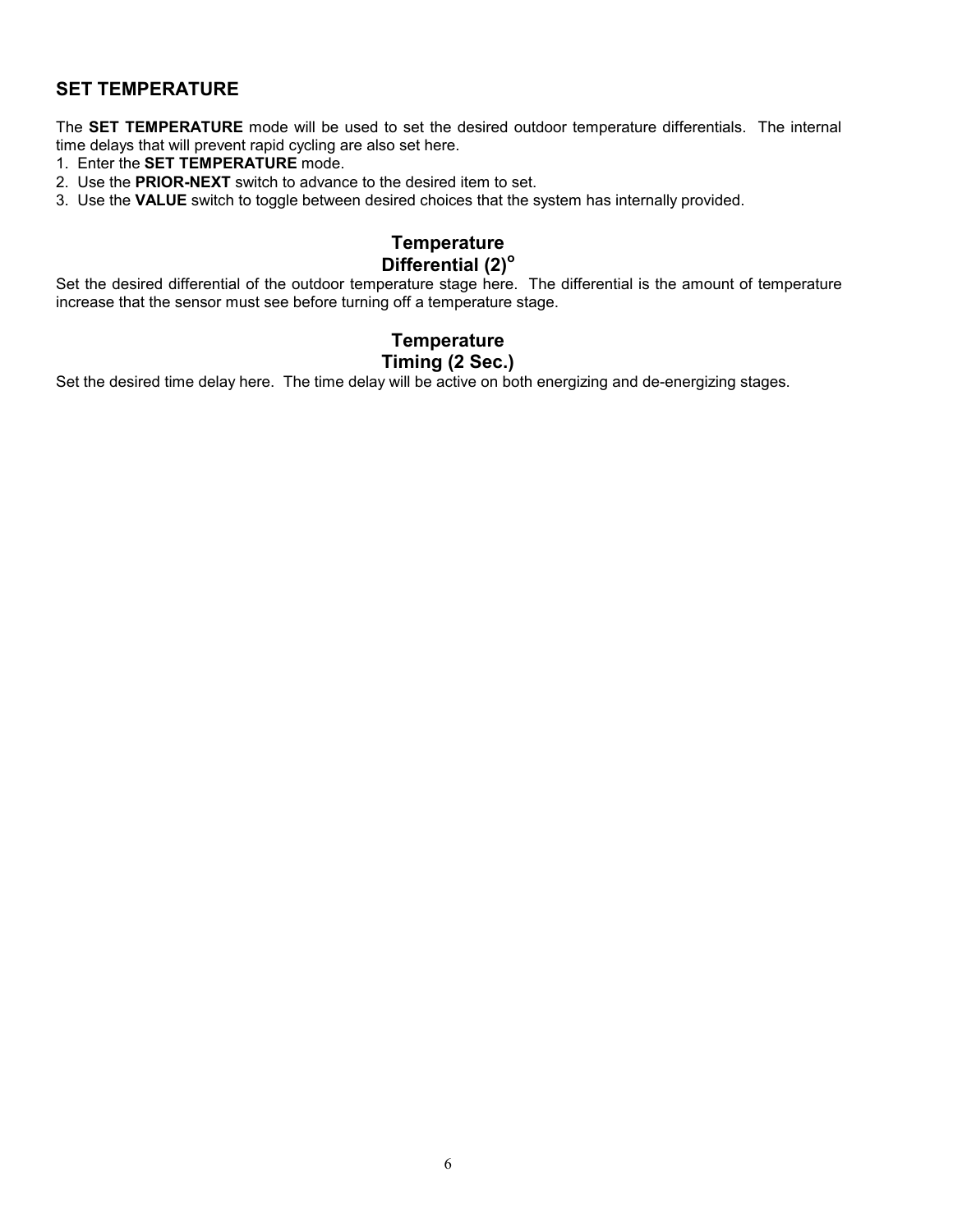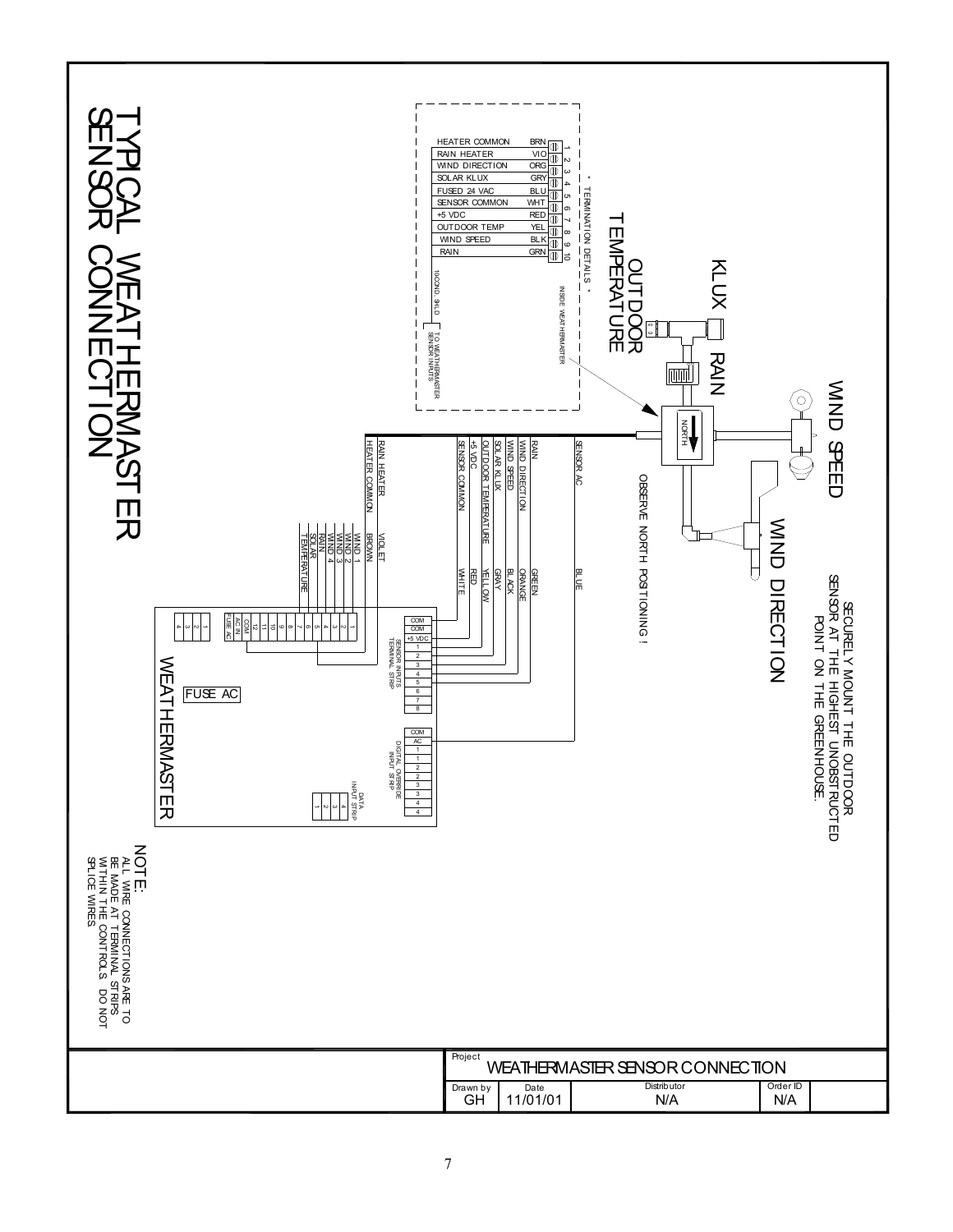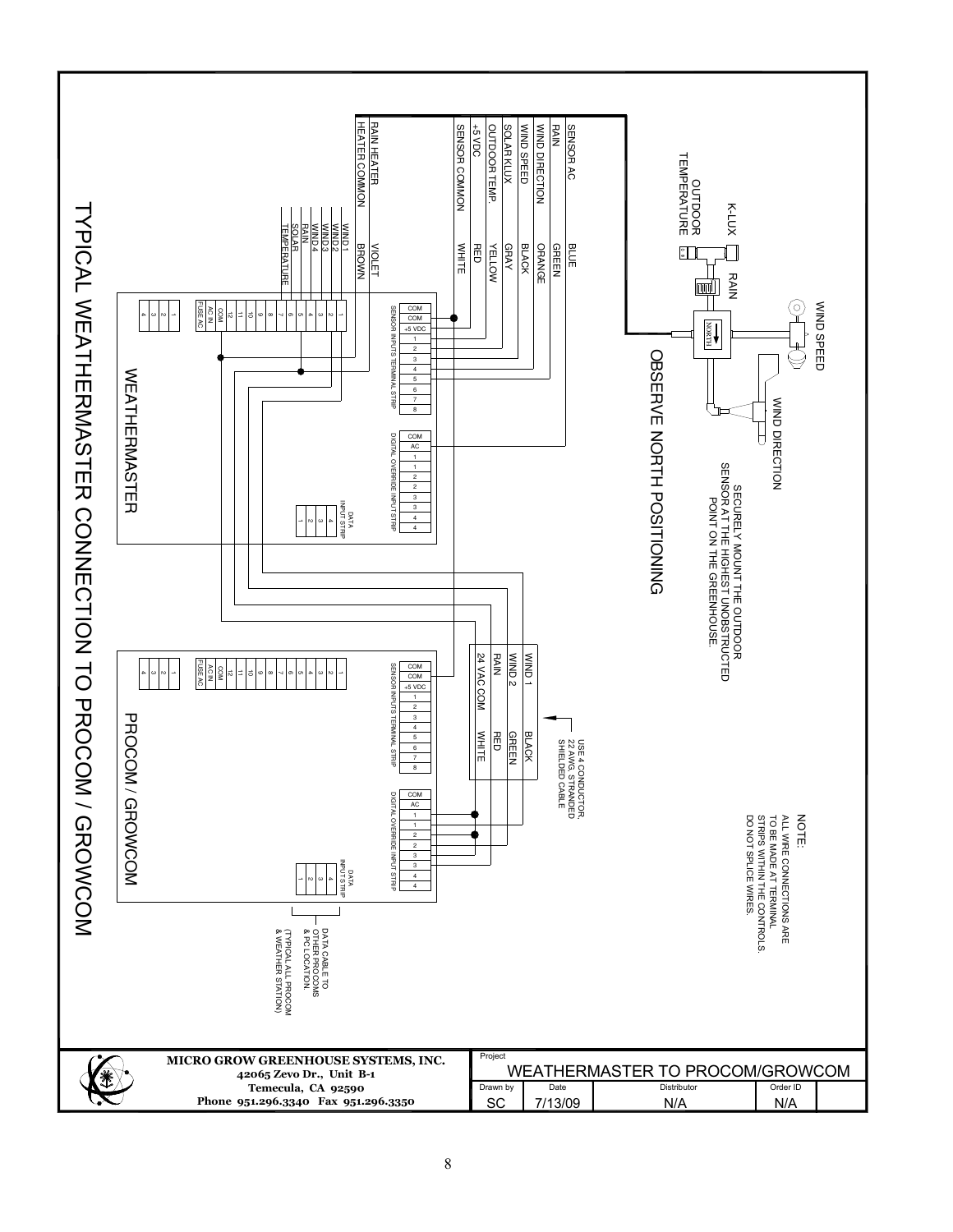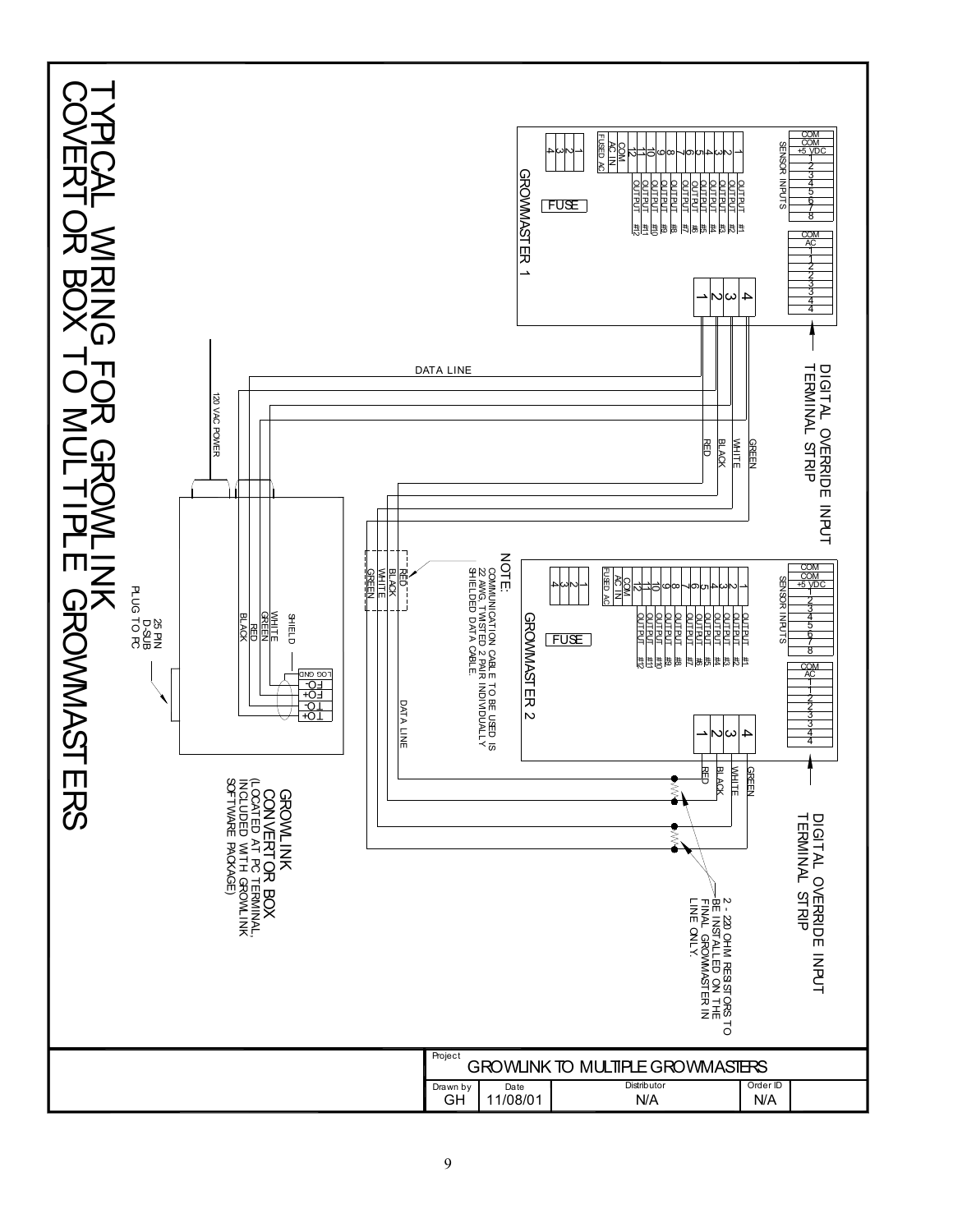|                                               | Γ                                                                                         |
|-----------------------------------------------|-------------------------------------------------------------------------------------------|
| <b>C</b> is identified<br>- 11)<br>- 1<br>- 1 |                                                                                           |
| <b>PLE GRO</b>                                |                                                                                           |
|                                               |                                                                                           |
|                                               |                                                                                           |
|                                               | $\overline{\mathbf{C}}$                                                                   |
|                                               | )<br>-                                                                                    |
|                                               |                                                                                           |
|                                               |                                                                                           |
|                                               |                                                                                           |
|                                               | コンコンコ                                                                                     |
|                                               |                                                                                           |
|                                               |                                                                                           |
|                                               |                                                                                           |
|                                               | CINCING SEIN                                                                              |
|                                               |                                                                                           |
|                                               | こくくくこ                                                                                     |
|                                               |                                                                                           |
|                                               |                                                                                           |
|                                               |                                                                                           |
| <b>+ 꼬ロロハ</b><br>ĺ                            |                                                                                           |
|                                               | ļ                                                                                         |
|                                               |                                                                                           |
| $\mathsf{L}$                                  | $\frac{1}{2}$                                                                             |
|                                               | ֺׅ֦֦֦֦֧֦ׅ֦֧֦֧֦֦֦֦֦ׅ֦֧֦֧֦֧֦֧֦֧֦֧֦֧֦֧֧֦֧֧֧֧֦֧֧֧֧֧֩֩֕֓֕֘֩֓֓֡֘֩֓֓֡֘֘֘֘֝֓֡֓֡֘֘֘֝֓֡֝֓֓֡֬<br>֧֪֝ |
|                                               |                                                                                           |
|                                               | こくく                                                                                       |
| ・ロこ                                           |                                                                                           |
|                                               |                                                                                           |

 $\times$